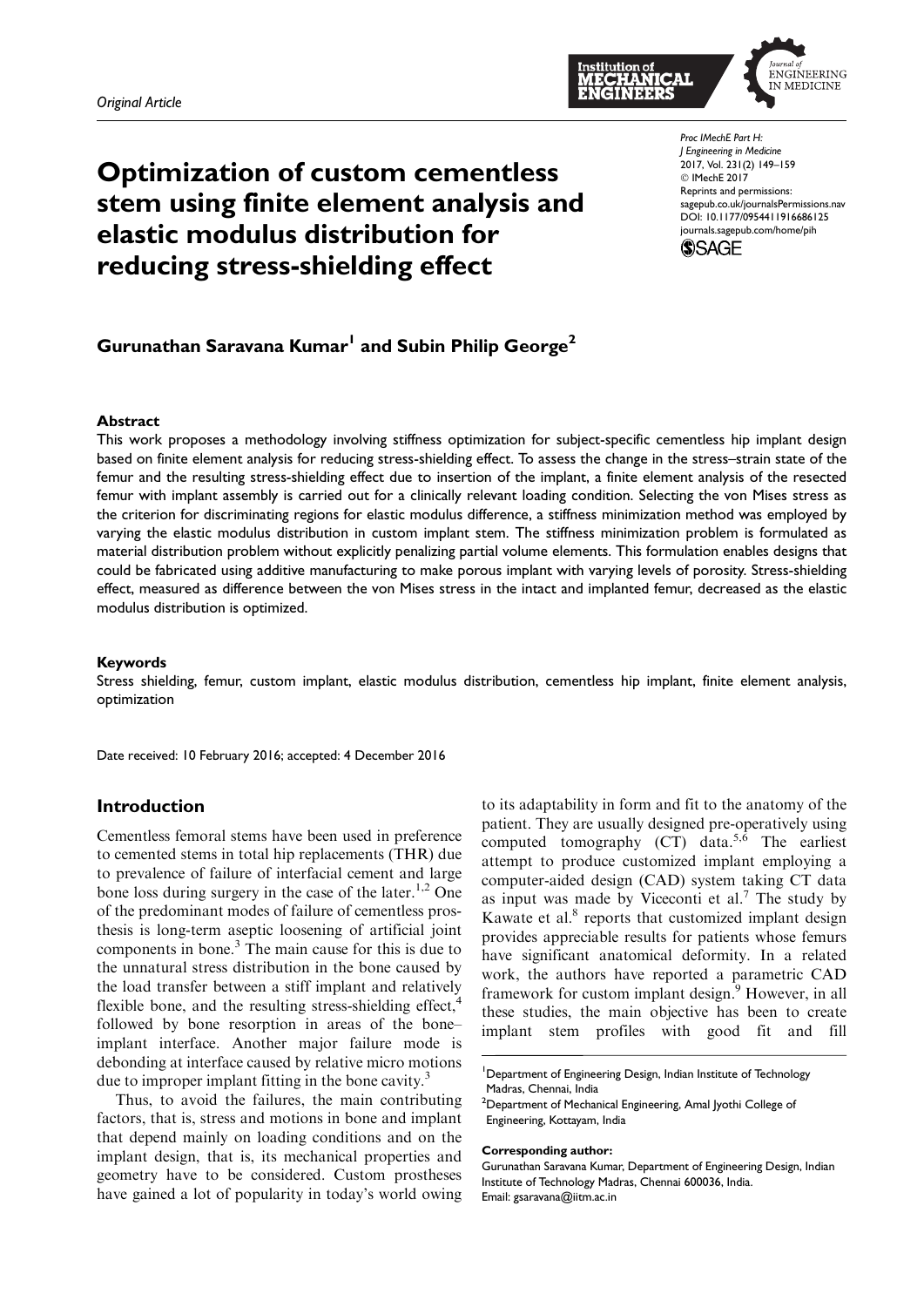characteristics and the same has been demonstrated with no reports of analysis of stress shielding in the femur accompanied by these design. When the metallic prosthesis (with higher stiffness than the bone) is introduced into the femur, it alters the physiological stress distribution and induces stress shielding and bone atrophy<sup>10</sup> and results in implant loosening. This had led to research in using flexible implants (with low stiffness) to reduce stress-shielding effect, but a flexible implant may produce higher stresses along the interface.<sup>10</sup> A design scheme which considers both interface failure as well as bone loss due to stress shielding has been proposed using optimization of non-homogeneous elastic modulus distribution.<sup>11</sup>

However, it is imperative that advances in developing subject-specific three-dimensional (3D) bone– implant finite element (FE) models that are capable of predicting fully 3D stress states accompanied by simulations, accurately capturing the physiological loading will be necessary for effective optimization of stem designs. A recent work reports employing heterogeneous material distribution in cementless stem for design optimization considering stress-shielding effect.<sup>11</sup> The CAD framework for custom implant design developed by the authors $9,12$  has resulted in stem designs with superior fit and fill with bone, as compared to a commercial modular implant.<sup>12</sup> A fully 3D stress state analysis using a simplified loading showed that the custom implant causes less stress shielding in the proximal femur.

This work envisages a FE-based design optimization scheme where the femoral stem elastic modulus distribution is optimized over the stem volume. The objective of the optimization, subject to constraints is to reduce stress-shielding effect by providing stress as close as possible to physiological levels in the proximal femur

regions. The optimization problem formulation for stress shielding in this work differs from the formulation of the problem by Fraldi et al., <sup>11</sup> where topology optimization is used to minimize the mass of the stem. In that work, the preference is to have either solid elements or empty elements and explicitly penalize grey elements to limit their presence in the final solution. This formulation enables realizing the optimized design by introducing holes being drilled in locations of empty elements.<sup>11</sup> On the contrary, in this work the problem is formulated as material distribution problem and grey elements (i.e. elements with density in between 0 and 1) are not penalized. In fact, the elements with grey level are preferred. This is because the fabrication method envisaged for such structures is to use additive manufacturing techniques which can enable fabrication of porous structures with varying levels of porosity for orthopaedic applications.<sup>13,14</sup> The article describes the formulation, the numerical methods and analysis techniques employed and the outcomes of the work.

### Methodology

Figure 1 schematically illustrates the complete methodology for custom cementless stem design to obtain prosthetic stem profile for good form fit and elastic modulus optimization for reducing the stress-shielding effect. The methodology involves two phases. The initial phase consists of subject-specific 3D reconstruction of femur geometry and extraction of a set of prespecified femoral features that are used for generating custom implant stem profile. A CAD model of the same is automatically instantiated from the parametric model using the developed libraries and associated interface. The details of these methodologies are described in previous publications by the present authors.<sup>9,12</sup> In phase 2,



Figure 1. Schematic diagram of the proposed methodology.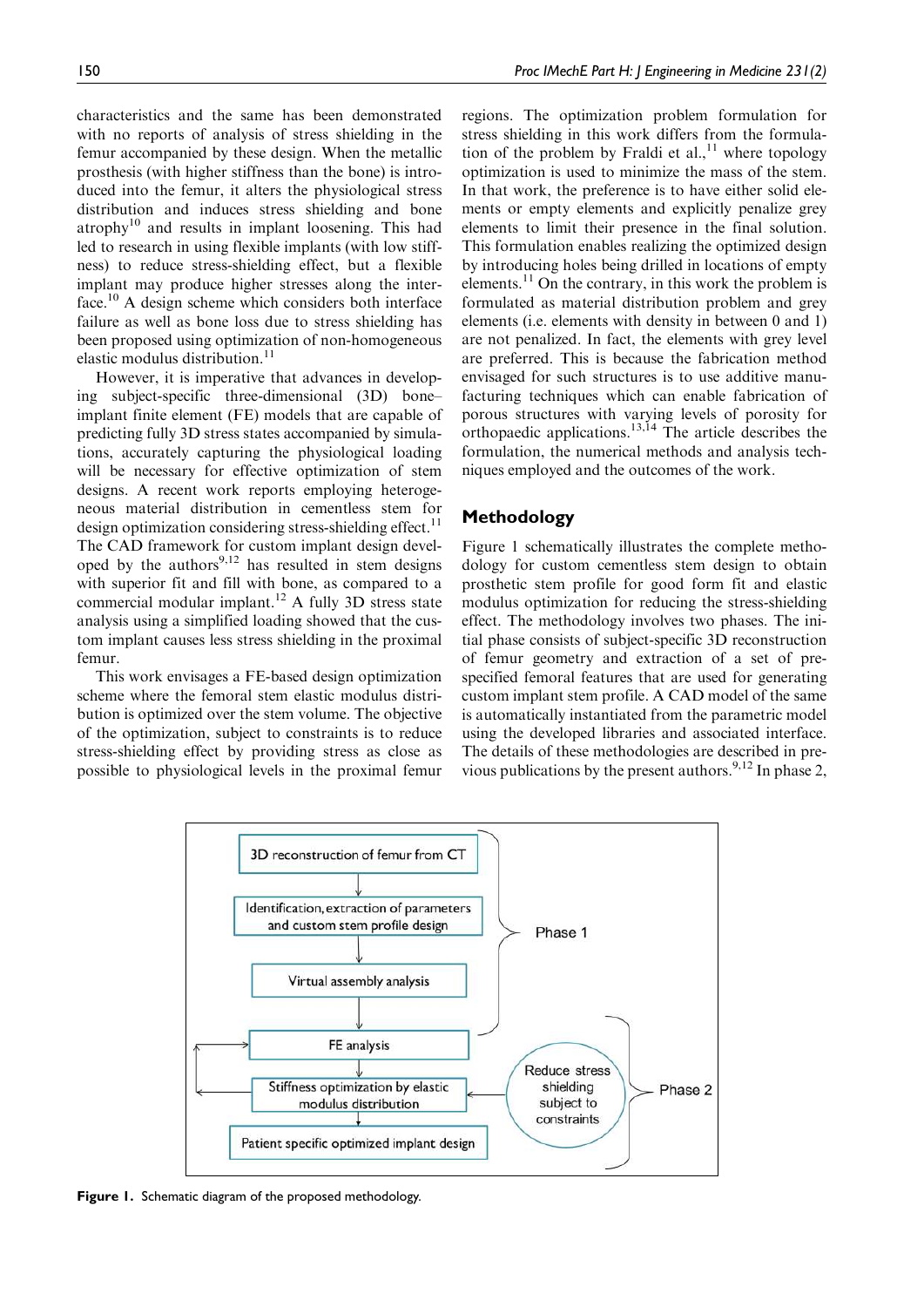the main focus of this article, initial FE analysis with faithful reproductions of actual geometries of the bone and implant and accurate mechanical properties of the materials involved in the analyses with physiological boundary conditions were used to ascertain stressshielding effect caused due to insertion of the designed implant. A commercially used modular implant design chosen for the comparison of form fit in the earlier work $^{12}$  was used for comparing the stress-shielding effect, and it was shown that the custom implant designed using the proposed design methodology fared well in terms of stress-shielding effect. In this work, FEbased optimization is done to reduce stress-shielding effect by reducing the implant stiffness by appropriate elastic modulus distribution subject to constraints like implant failure and limiting stresses at the bone– implant interface. The details of the methodology are described in subsequent sections.

#### FE analysis of bone–implant model

The mechanical response of the resected human femur with implant is assessed non-invasively using FE analysis. As the mechanical properties of femoral bone vary with the individual and the location, $15$  in this work the mechanical properties of the femur are subject- and site specifically assigned. The generation of the FE models of the femur from the CT data set is similar to the method described in detail by Taddei et al.<sup>16</sup> The CT data sets were read in Amira<sup>®</sup> and segmented for model generation and exported to Abaqus®. C3D4 tetrahedral elements were used for meshing as they yield a good geometrical fit with medical mesh models. The femur model is resected, and the implant stem is assembled. The assembly is simulated for combined loading simulating simultaneous single-leg stance and stair climbing. The hip joint loading during all other common activities of most hip patients are comparably small (except during stumbling), thus implants should mainly be tested with loading conditions that mimic walking and stair climbing.<sup>17</sup> A load jig simulating very closely this physiological loading on the bone–implant assembly<sup>18</sup> is used for the present optimization framework. The FE model simulating this physiological loading is shown in Figure 2. To simulate this loading, the femur is tilted to  $12^{\circ}$  in valgus, and the distal end is constrained, allowing it only to rotate around its own axis. An axial load acts at the end of a lever arm (simulating pelvis beam) along the vertical axis (pubic centre line) and a torsional load at the distal end of femur. A pulley system (at C1 and C2) simulates the load between the iliotibial band (C2–C3) and the abductor muscles on the greater trochanter (E to C1). The contact conditions between the implant stem surface and femoral canal surface is formulated as small sliding formulation with friction. The load acting on the jig was given in two steps, initially a vertical load of 600 N was applied at A, and in the second step, a torque load of  $10 \text{ N m}$  is



Figure 2. FE model of implant–bone assembly with load jig for simulation.

applied at G. These values correspond to the single-leg stance while stair climbing for a body weight of  $70 \text{ kg}$ <sup>18</sup>

#### Implant optimization by elastic modulus distribution

The bone–implant assembly behaves like a composite structure, and based on the principle of Wolff's law, stress shielding occurs in bone when a high-stiffness implant is introduced in it. $10$  This ratio of the elastic moduli plays significant role in defining the interfacial shear stress as well as the stress shielding happening in the bone around the prosthesis.<sup>17</sup> FE-based optimization for implant mass reduction and thus lowering the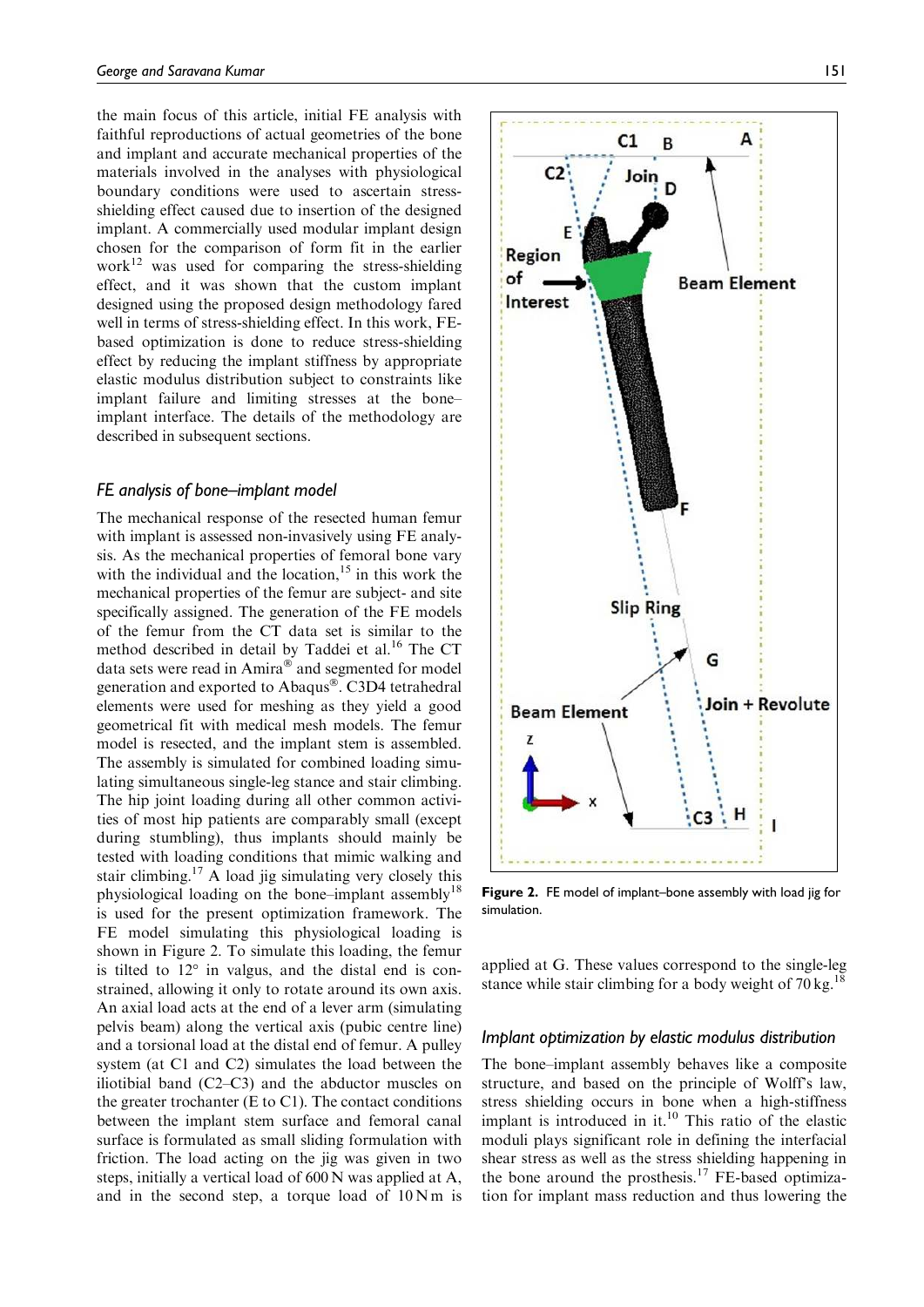implant stiffness has shown reduction in stress concentration at the interfaces and the stress shielding in proximal and distal femur regions.<sup>11,19</sup> In these models, either the material is distributed in the given volumetric domain as discrete values (presence/absence of holes) or the material is assumed to have continuous gradation, where the volume fraction distribution in the solid domain establishes a continuous variation of the apparent density. This mass variation (and thus the elastic modulus distribution) is optimized for a design goal and is accomplished by FE model, analysis and associated numerical code. In this work, the later approach, that is, a continuous variation of the apparent density is followed. Note that the external shape of the implant is retained in the optimization process. The continuous variation of apparent density can be physically obtained by fabricating continuously varying porous structures. Porous metallic constructs can be synthesized by sintering technique,<sup>20</sup> and recent advances in additive manufacturing enable construction of continuously varying porous structures in medical grade titanium alloys.<sup>13,14</sup> The mechanical properties of the resultant implant at a specific site in the design volume will depend upon the porosity distribution at that location. Correlation between the mechanical properties (like elastic modulus) and the porosity in titanium alloys are available in the literature,<sup>20</sup> and the same is used in our formulation.

The objective of the optimization is to minimize the deviation of stress–strain state between an intact and operated femur. This deviation can be modelled as stress-shielding increase (SSI) based on the von Mises stress values<sup>11</sup> or von Mises strain values.<sup>18</sup> In this work, SSI is modelled as the relative difference between volume average of the von Mises stress of the intact and the implanted femur calculated over a region of interest (ROI). Since clinical as well as numerical studies have shown that the proximal femur is the most affected region due to stress-shielding effect of cementless implants, $4,21$  in this study, the same is considered as the ROI to monitor stress and strain distribution. The ROI is chosen consisting of element set spanning the medial curvature around the lesser Trochanter as shown in Figure 2. Thus, the objective is formulated as

Minimize 
$$
SSI = \frac{\sigma_{vM}^{pre-THR} - \sigma_{vM}^{post-THR}}{\sigma_{vM}^{pre-THR}}
$$
 (1)

where  $\sigma_{vM}^{pre-THR}$  is the volume average of von Mises stress for the elements in the ROI for the intact femur,  $\sigma_{vM}^{pos-THR}$  is the volume average of von Mises stress for the elements in the ROI for implanted femur, and the same is computed as,  $\sigma_{vM}^{pre-THR}$  or  $\sigma_{vM}^{pre-THR} = \frac{1}{\sum V_o}$ Volelement  $\sum$  Vol<sup>element</sup>  $\times \sigma^{element}$  where Vol<sup>element</sup> is elemental volume and  $\sigma^{element}$  is von Mises stress at the centroid of the element.

This performance increase is subject to various constraints such as the limiting stresses in the implant to prevent its failure, limiting interfacial stresses in the bone– implant interface and manufacturing constraints on range of volume fractions obtainable (and thus the corresponding stiffness) in the titanium implant constructs by sintering process. These are formulated, respectively, as

$$
\sigma_{vM}^{i} < \sigma_{y-\text{min}}, \quad i = 1, 2, \dots, N
$$
\nSubject to

\n
$$
\tau_{avg}^{interface} < \tau_{\text{max}}
$$
\n
$$
E_l \leq E^i \leq E_u
$$
\n
$$
(2)
$$

where  $\sigma_{vM}^{i}$  is the von Mises stress in the implant element set *i*,  $\sigma_{y-\text{min}}$  is the yield stress for implant material corresponding to the highest porosity;  $\tau_{avg}^{interface}$  is the average interfacial shear stress at implant and femur bone interface,  $\tau_{\text{max}}$  is the maximum allowable value of interfacial shear stress at implant and femur bone interface.  $E_l$  and  $E_u$  are lower and upper limits of Young's modulus, respectively, for the range of porosity considered in implant metal. These lower and upper bounds of Young's modulus determine the termination criteria for the optimization process.

The volume of implant stem that will undergo the elastic modulus optimization is divided into  $N$  element sets. N can be as large as the number of tetrahedral elements in implant stem, but considering computational expense, a lower value is chosen. The criterion for forming the element set is based on the von Mises stress distribution in the design volume. The complete range of von Mises stress in implant stem is divided into N intervals, and the element groups are specified using those intervals. The implant stem is assigned the material property of medical grade titanium (Ti-6Al-4V) with isotropic Young's modulus varying as per the volume fraction in the given element set with Poisson's ratio of 0.3. The head and neck regions are not considered for stiffness optimization and only the stem is considered (as shown in Figure 3). The local variation in elastic modulus is assigned to the elements belonging to the stem by considering the relationship between volume fraction and modulus as obtained in sintered titanium with maximum Young's modulus of 110 GPa and as reported by Oh et al.<sup>20</sup> The following relation is used

$$
Ei = -2.625 \times (1 - \rhoi) + 110, \quad i = 1, 2, ..., N \text{ in GPa}
$$
\n(3)

where  $\rho^i$  is the volume fraction of material in the elements belonging to the volume of ith element set. The modulus  $(E^1, E^2, E^3, \ldots, E^N)$  that are assigned to each element set are the design variables.

#### Numerical optimization

The topology optimization formulation is typically solved using classical variational approach,<sup>22</sup> with a two-step process in each iteration, computing the displacements for a given element stiffness and then updating the new value of element stiffness by keeping these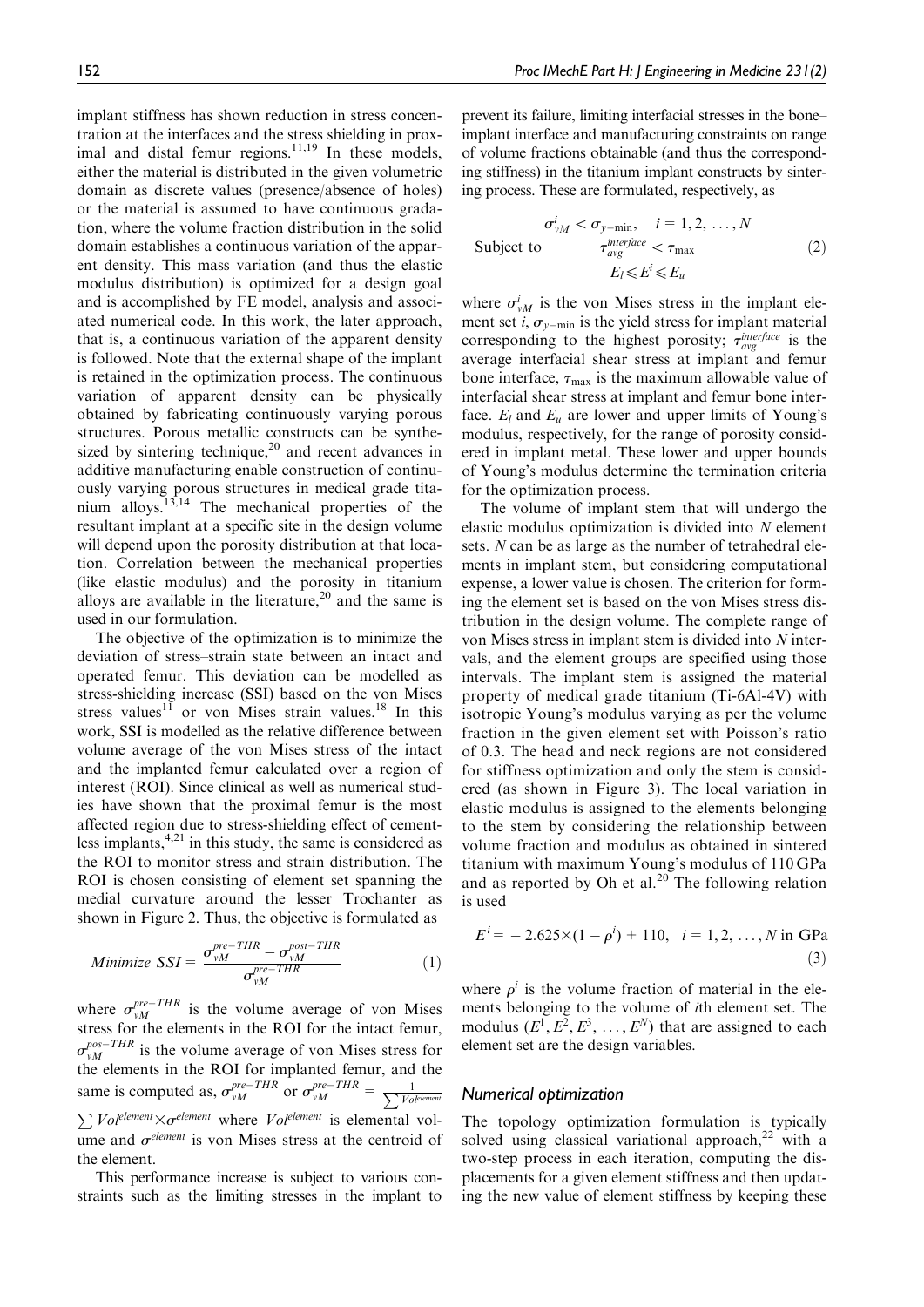

Figure 3. Region of custom THR implant considered for stiffness optimization.

nodal displacements constant. The formulation in this work is explicit. The element stiffnesses, which are the variables, are updated using a numerical approach of finding their sensitivity to SSI.

The algorithm used in the optimization process is shown in Figure 4(a), and the same is coded as application programming using Python in Abaqus. The numerical optimization method employed in the work is steepest descent method, and the gradients for objective function are evaluated using forward difference method. The FE models for the femur–implant assembly and the intact femur in the load jig are simulated as described in section 'FE analysis of bone–implant model' for each function evaluation, that is, to compute the SSI. The design volume considered for elastic modulus optimization (which is the stem region of the implant as shown in Figure 3) is divided into  $N$  element groups with material properties corresponding to the porosity in that particular element set as described in section 'Implant optimization by elastic modulus distribution'. Figure 4(b) shows the cross section of an implant with N material property gradation. The volume average of von Mises stress distribution in the ROI is computed for the intact FE model and the model assembled with bone and implant for small perturbations  $(\Delta E^i)$  in all the components of the design variables  $(E^1, E^2, E^3, \ldots, E^N)$ . The change in SSI corresponding to each design variables are computed as

$$
\frac{\partial(SSI)}{\partial(E_i)} = \frac{f(E^1, E^i + \Delta E^i, E^{i+1}, E^N) - f(E^1, E^i, E^{i+1}, E^N)}{\Delta E^i}
$$

 $(4)$ 

where  $\Delta E^i$  is the small perturbation in individual material property (Young's modulus). For this work, the same is taken as 1% of Young's modulus. If the objective function (SSI) reduces, then constraint violations and termination criteria are checked. If both the conditions are satisfied, then the algorithm proceeds to the next iteration, with the design variables as

$$
E^{n+1} = E^n + \alpha \times \frac{\partial(SSI)}{\partial(E_i)}
$$
 (5)

where  $\alpha$  is the step length and its initial value is chosen as  $1 \times 10^{10}$  for this work. If the objective function does not reduce, then the design variables are recomputed by increasing  $\alpha$  and using the same set of gradients. The iterations are continued until the termination criteria are met. The method is computationally stable and guarantees solution improvements with each iteration, but the limitation is that the search will slow down with reduction in magnitude of the gradient vector. In an engineering problem like the one solved here, with active constraints this is not a serious limitation since objective function gradients do not vanish at optimal solution point.

#### Results and discussions

To demonstrate and validate the methodology of optimizing the implant stem, six sample CT data of adult Indian male femur taken in vivo were used. Hereafter in the study, they will be indexed and referred to as S1, S2, ..., S6. The femur geometry was reconstructed, and feature extraction was done for six custom implant designs. The six custom implant models were generated and then fitted into the reconstructed specimens of femur. The FE analysis simulating simultaneous singleleg stance and stair climbing was performed and the stress–strain state of the femur and the implant were analysed. Maximum von Mises stress for the bone– implant assembly for the six specimens are tabulated in Table 1. These values for the implant as well as the femur are in the allowable range. $21$  The optimization considering the elastic modulus distribution was employed with number of element sets  $(N)$  as 10 to limit the computational expense. The lower and upper limits of stiffness values  $E_l$  and  $E_u$  were taken as 40 and 110 GPa, respectively, corresponding to volume fractions of 0.75 (25% porous) and 1 (completely solid) medical grade titanium alloy.<sup>20</sup> The yield stress for implant metal corresponding to highest porosity, that is,  $25\%$  is 40 MPa,<sup>20</sup> and the same is taken as the value for  $\sigma_{y-\text{min}}$ . The maximum interfacial limiting stress  $\tau_{\text{max}}$  is fixed as 3 MPa as this is the reported limiting value of interfacial stress that promotes bone in growth at the interface. $2<sup>3</sup>$  The numerical optimization code was run in Abaqus, and convergence was obtained for all the six femur specimens considered.

The results of minimizing the SSI by optimization involving elastic modulus distribution with the aim of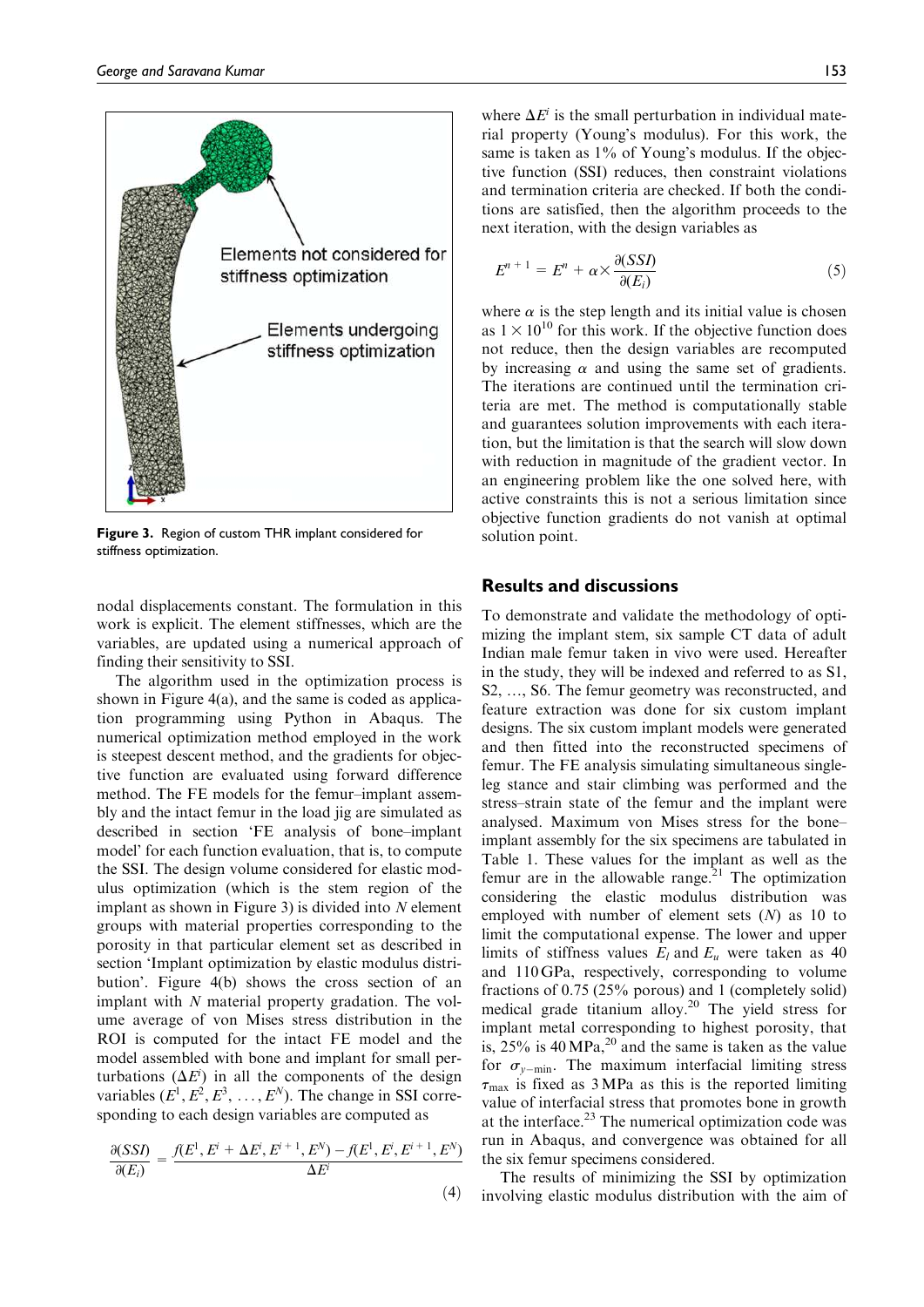

Figure 4. (a) Flow chart of the stiffness optimization of custom implant stem and (b) cross section of a stiffness-optimized implant with elastic modulus distribution.



Figure 5. Decrease in stress shielding with iterations of numerical optimization of elastic modulus distribution in custom implant.

Table 1. Maximum von Mises stress in implant–bone assembly.

| Specimen no.   | Maximum von Mises stress (MPa) |       |  |
|----------------|--------------------------------|-------|--|
|                | Implant                        | Femur |  |
| <b>SI</b>      | 468                            | 92    |  |
| S <sub>2</sub> | 381                            | 31    |  |
| S3             | 402                            | 61    |  |
| S4<br>S5       | 392                            | 62    |  |
|                | 338                            | 73    |  |
| S6             | 352                            | 58    |  |

reducing stress-shielding effect has shown positive results for all the six samples considered for the study. Increase in SSI, measured as a ratio between the difference of von Mises stress in the intact and implanted

femur and von Mises stress within the intact femur, computed as an average measure over the volume of elements in ROI show a continuous decrease as the optimization iteration proceed (shown in Figure 5). The decrease in SSI ranges from 7% to 11% for the six specimens (Table 2). The variation in initial SSI among the specimens can be attributed to the difference in geometry of the custom implants and thus the volume of bone is removed due to implant fixation. Complete reduction in stress-shielding effect could not be obtained, owing to constraints put forth by the limiting values of interfacial shear stress and the lower bound of stiffness. The interfacial shear stresses were always within the limits throughout the iterations (Table 2). In all the optimization runs, the exit criteria for optimization was reaching the lower bound of stiffness  $E_l$ , thus suggesting that a relaxation on this value can lead to further reduction in SSI. This value can be relaxed if possibilities of obtaining higher porosities in sintered titanium constructs without very low failure stresses are proven feasible by research. Figure 6 shows the result of the optimization in terms of the resulting elastic modulus distribution for  $all<sup>24</sup>$  the six implants, and the corresponding von Mises stress distribution for the femur–implant assembly is shown in Figure 7. The mass reduction in percentage, after optimization of the six specimens, is presented in Table 3. It is seen that more than 10% of the weight of the solid implant was reduced with optimization in all the six cases.

In order to evaluate the performance of the optimization in custom implant, the effective strain is monitored in the ROI to study the stress-shielding effect and resulting bone loss. This is studied using the 'mechanostat' theory proposed by  $Frost.<sup>25</sup>$  A window of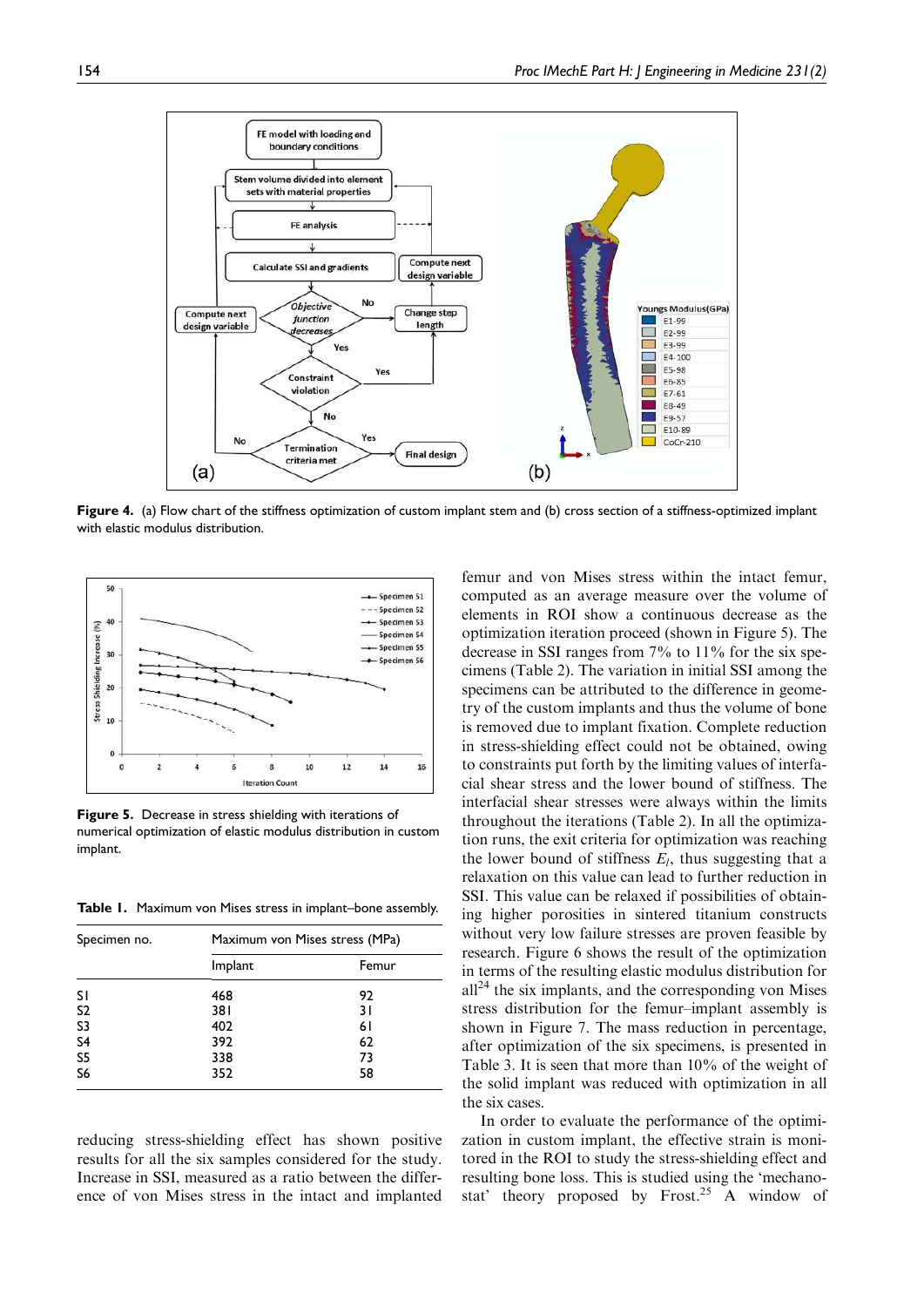| Specimen no.   | Stress-shielding increase (SSI) (%) |                    |        | Average interfacial shear stress after                        |
|----------------|-------------------------------------|--------------------|--------|---------------------------------------------------------------|
|                | Before optimization                 | After optimization | Change | optimization ( $\tau_{\text{avg}}^{\text{interface}}$ ) (MPa) |
| <b>SI</b>      | 19.47                               | 8.62               | 10.85  | 2.36                                                          |
| S <sub>2</sub> | 15.4                                | 6.42               |        | .66                                                           |
| S <sub>3</sub> | 26.83                               | 19.5               | 7.33   | 2.94                                                          |
| S <sub>4</sub> | 4 I                                 | 30.8               | 10.2   | 2.32                                                          |
| S <sub>5</sub> | 31.75                               | 22                 | 9.71   | 2.39                                                          |
| S <sub>6</sub> | 24.6                                | 15.7               | 8.9    | .42                                                           |

Table 2. Decrease in stress-shielding increase with implant stiffness optimization.



Figure 6. Stiffness-optimized custom implants showing elastic modulus distribution for six femur specimens.

mechanical usage is considered as physiological that keeps a normal balance between bone formation and

resorption. The boundary of this window is defined using effective strain<sup>24</sup> defined as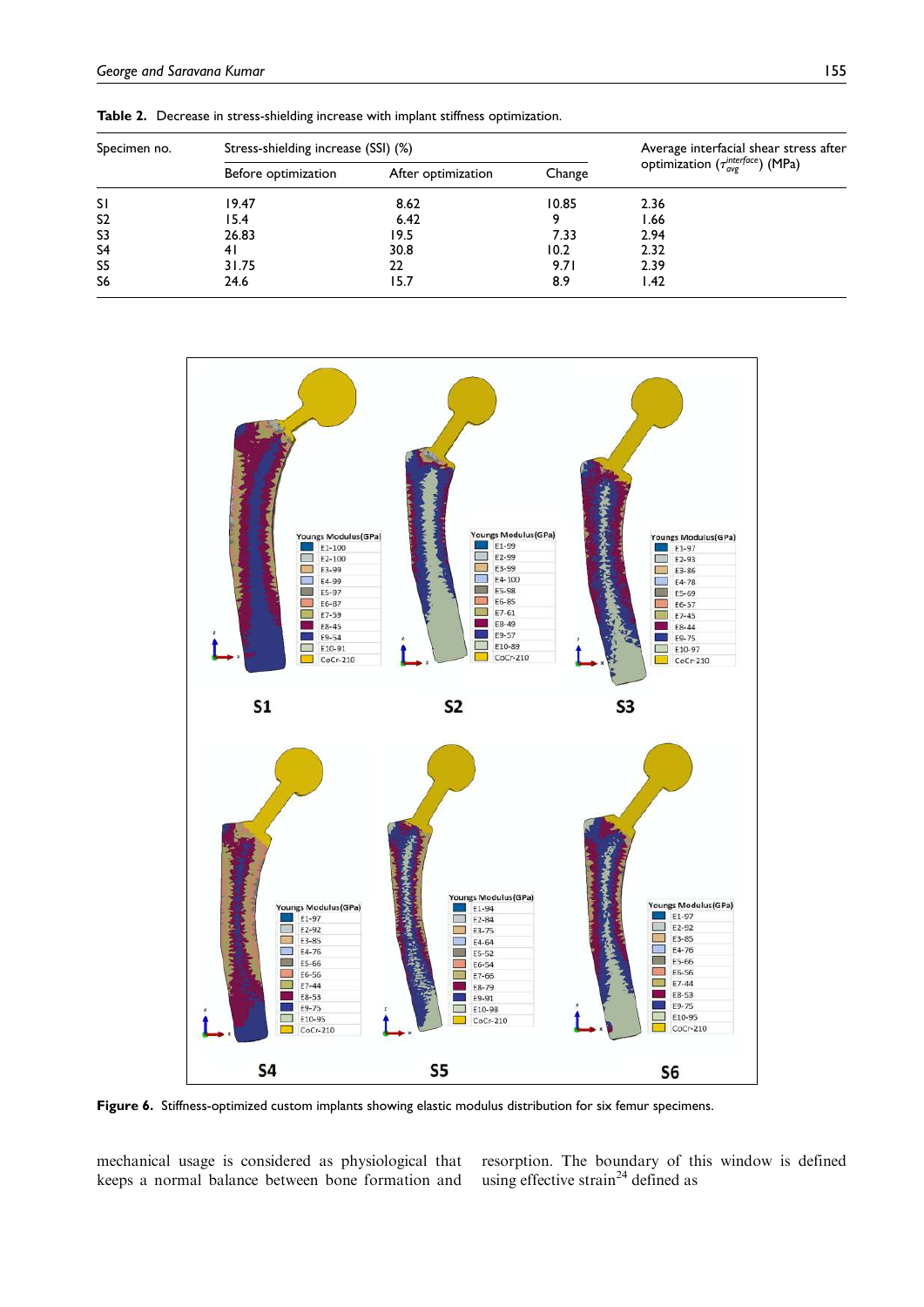

Figure 7. von Mises stresses in implant–bone assembly for the stiffness-optimized custom implants for six femur specimens.

Table 3. Mass reduction in percentage for six specimens after stiffness optimization.

| Specimen no. | Mass reduction (%) |  |
|--------------|--------------------|--|
|              | 16.10              |  |
|              | 14.46              |  |
|              | 13.63              |  |
|              | 11.50              |  |
|              | 11.05              |  |
|              | 14.45              |  |
|              |                    |  |

$$
\varepsilon = \sqrt{\frac{1}{2}((\varepsilon_1 - \varepsilon_2)^2 + (\varepsilon_2 - \varepsilon_3)^2 + (\varepsilon_3 - \varepsilon_1)^2))}
$$
(6)

where  $\varepsilon_1$ ,  $\varepsilon_2$  and  $\varepsilon_3$  are the principal strains. The strain range that promotes bone growth is between 1000 and  $4000 \mu\text{-strain}^{26}$  The effective strain histograms were plotted for the elements in the ROI for the intact bone, bone loaded by custom implant with full elastic modulus (110 GPa) throughout and the bone loaded by custom implant with optimized elastic modulus distribution. The strain histograms plotted using a  $100 \mu$ -train window for all the six specimens considered for the study are shown in Figure 8. The histograms show that a greater number of elements or equivalent volume fraction of the femur bone in the ROI is maintained in the physiological window of strain, that is, between 1000 and  $4000 \mu$ -strain in the femur introduced with the custom implant with optimized elastic modulus distribution. Note the shift of the peak value of histogram towards physiological window of strain for the bone introduced with optimized custom implant in Figure 8. Thus, the proximal bone loss will be comparatively less for the bone introduced with stiffness-optimized custom implant proposed in this work over the ones without this customization as well as stiffness optimization.

This work is similar to the THR stem optimization presented by Fraldi et al., $^{11}$  in the sense both the works aim at reducing SSI caused by the introduction of implant, but our work differs in the methodology as well as the outcomes. The stiffness minimization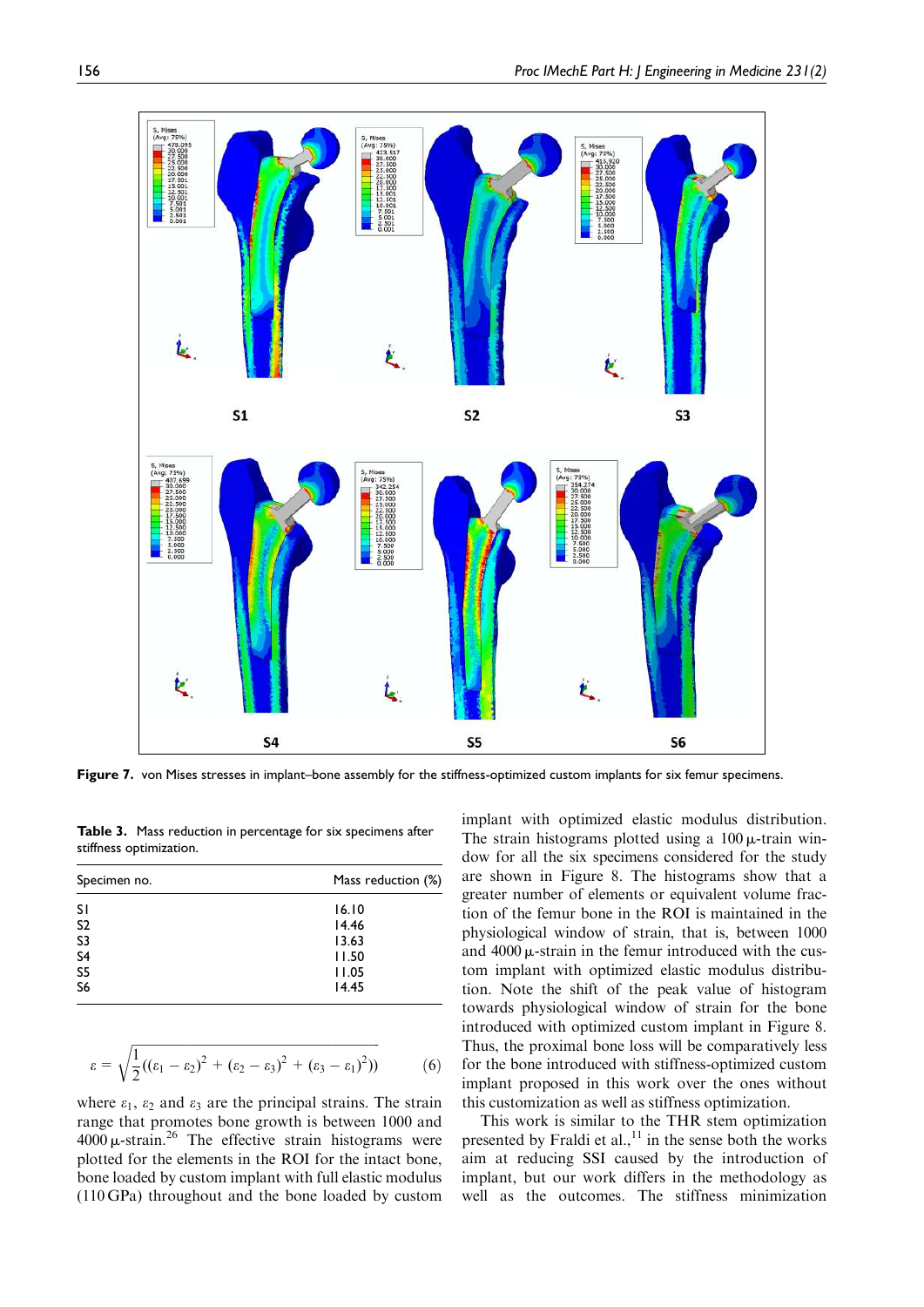

Figure 8. Effective strain histograms in ROI for intact femur bone, bone–implant assembly before and after stiffness optimization in the custom implants.

problem is formulated as material distribution problem in this work without explicitly penalizing the presence of partially filled elements, which is not the case in the method employed by Fraldi et al. $11$  The final result of such a method is implant stems that are hollow in the centre with steep material density gradients to the outer surface. Whereas, in the design outcome of the proposed procedure are implant stems that have more uniform material gradation. The present formulation enables fabrication of these designs using additive manufacturing of porous structures with varying levels of porosity.

# Conclusion

A methodology involving elastic modulus distribution optimization for custom THR implant stem for possible re-design and analysis specific to patients with the aim of reducing the stress-shielding effect has been proposed and implemented. A detailed FE model based on 3D reconstruction and bone material properties assignment based on CT data was employed. A physiological loading condition was chosen to closely replicate the combined single-leg stance and stair-climbing loading that are clinically significant. Six sample CT data were used to demonstrate and validate the methodology. The implant stem is optimized using a stiffness optimization involving elastic modulus distribution with an aim to reduce the SSI due to introduction of implant. The decrease in SSI is between 7% and 11%, and further reduction in stress shielding is limited by constraints put forth by the limiting values of interfacial shear stress and the lower bound of stiffness in implant stem. The optimized stem also maintains more regions of the proximal femur around the stem in physiological window of effective strain that promotes bone growth. The authors believe that the inferences from this study can pave ways to optimally design custom implants and utilize advanced manufacturing techniques like additive manufacturing to fabricate porous implants with better prospective.

#### Declaration of Conflicting Interests

The author(s) declared no potential conflicts of interest with respect to the research, authorship and/or publication of this article.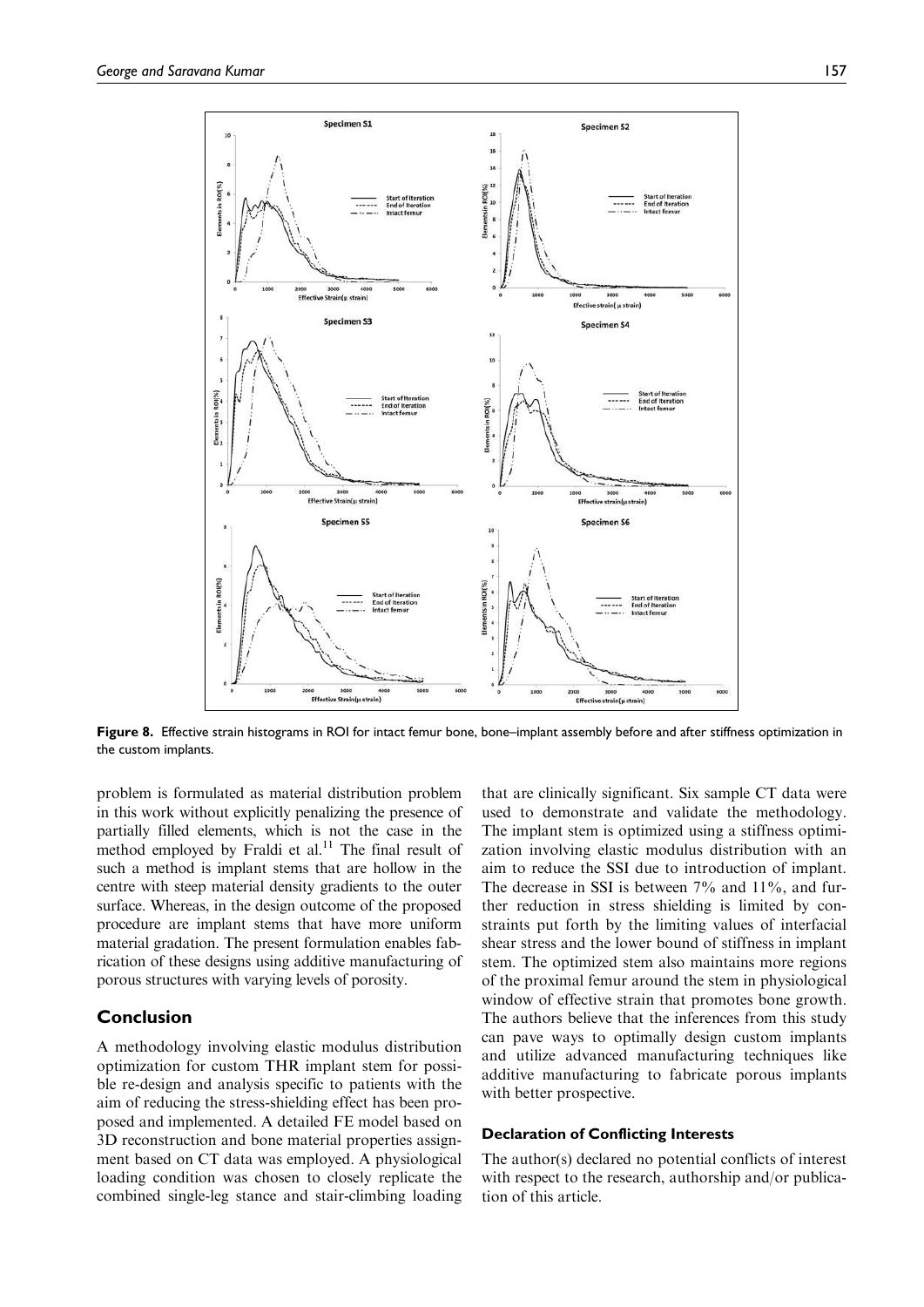#### Funding

The author(s) received no financial support for the research, authorship and/or publication of this article.

#### **References**

- 1. Beckenbaugh RD and Ilstrup DM. Total hip arthroplasty. J Bone Joint Surg Am 1978; 60: 306–313.
- 2. Stauffer R. Ten-year follow-up study of total hip replacement. J Bone Joint Surg Am 1982; 64: 983–990.
- 3. Huiskes R and Verdonschot N. Biomechanics of artificial joints: the hip. In: Mow VC and Hayes WC (eds) Basic orthopaedic biomechanics. Philadelphia, PA: Lippincott-Raven, 1997, pp.395–461.
- 4. Cristofolini L. A critical analysis of stress shielding evaluation of hip prostheses. Crit Rev Biomed Eng 1997; 25: 409–483.
- 5. Reuben JD, Chang CH, Akin JE, et al. A knowledgebased computer-aided design and manufacturing system for total hip replacement. Clin Orthop Relat Res 1992; 48–56.
- 6. Huo MH, Salvati EA, Lieberman JR, et al. Customdesigned femoral prostheses in total hip arthroplasty done with cement for severe dysplasia of the hip. J Bone Joint Surg Am 1993; 75: 1497–1504.
- 7. Viceconti M, Testi D, Gori R, et al. HIDE: a new hybrid environment for the design of custom-made hip prosthesis. Comput Meth Prog Bio 2001; 64: 137–144.
- 8. Kawate K, Ohneda Y, Ohmura T, et al. Computed tomography-based custom-made stem for dysplastic hips in Japanese patients. J Arthroplasty 2009; 24: 65–70.
- 9. Saravana Kumar G and Gupta M. Patient specific parametric geometric modelling of cementless hip prosthesis. In: Proceedings of the 5th international conference on advanced research in virtual and rapid prototyping, Leiria, 28 September–1 October 2011. CRC Press.
- 10. Huiskes R, Weinans H and van Rietbergen B. The relationship between stress shielding and bone resorption around total hip stems and the effects of flexible materials. Clin Orthop Relat Res 1992; 274: 124–134.
- 11. Fraldi M, Esposito L, Perrella G, et al. Topological optimization in hip prosthesis design. Biomech Model Mechanobiol 2010; 9: 389–402.
- 12. George SP and Saravana Kumar G. Patient specific parametric geometric modelling and finite element analysis of cementless hip prosthesis. Virtual Phys Prototyp 2013; 8:  $1 - 19$ .
- 13. Krishna BV, Bose S and Bandyopadhyay A. Low stiffness porous Ti structures for load-bearing implants. Acta Biomater 2007; 3: 997–1006.
- 14. Mullen L, Stamp RC, Brooks WK, et al. Selective Laser Melting: a regular unit cell approach for the manufacture of porous, titanium, bone in-growth constructs, suitable for orthopaedic applications. J Biomed Mater Res B Appl Biomater 2009; 89: 325–334.
- 15. Cuppone M, Seedhom BB, Berry E, et al. The longitudinal Young's modulus of cortical bone in the midshaft of human femur and its correlation with CT scanning data. Calcif Tissue Int 2004; 74: 302–309.
- 16. Taddei F, Cristofolini L, Martelli S, et al. Subject-specific finite element models of long bones: an in vitro evaluation of the overall accuracy. J Biomech 2006; 39: 2457–2467.
- 17. Bergmann G, Deuretzbacher G, Heller M, et al. Hip contact forces and gait patterns from routine activities. J Biomech 2001; 34: 859–871.
- 18. Pettersen SH, Wik TS and Skallerud B. Subject specific finite element analysis of stress shielding around a cementless femoral stem. Clin Biomech 2009; 24: 196– 202.
- 19. Ridzwan MIZ, Solehuddin Shuib, Hassan AY, et al. Optimization in implant topology to reduce stress shielding problem. J Appl Sci 2006; 6: 2768–2773.
- 20. Oh I-H, Nomura N, Masahashi N, et al. Mechanical properties of porous titanium compacts prepared by powder sintering. Scripta Mater 2003; 49: 1197–1202.
- 21. Laz PJ, Stowe JQ, Baldwin MA, et al. Incorporating uncertainty in mechanical properties for finite elementbased evaluation of bone mechanics. J Biomech 2007; 40: 2831–2836.
- 22. Bendsøe MP and Sigmund O. Material interpolation schemes in topology optimization. Arch Appl Mech 1999; 69: 635–654.
- 23. Tensi HM, Gese H and Ascherl R. Non-linear threedimensional finite element analysis of a cementless hip endoprosthesis. Proc IMechE, Part H: J Engineering in Medicine 1989; 203: 215–222.
- 24. Li W, Rungsiyakull C, Field C, et al. Computational biomechanics of bone's responses to dental prostheses – osseointegration, remodeling and resorption. IOP Conf Ser Mater Sci Eng 2010; 10: 12122.
- 25. Frost HM. A determinant of bone architecture. The minimum effective strain. Clin Orthop Relat Res 1983; 175: 286–292.
- 26. Duncan RL and Turner CH. Mechanotransduction and the functional response of bone to mechanical strain. Calcif Tissue Int 1995; 57: 344–358.

# Appendix 1

#### **Notation**

| $E_b$                                      | Young's modulus of bone                         |
|--------------------------------------------|-------------------------------------------------|
| $E_l, E_u$                                 | lower and upper limits of Young's               |
|                                            | modulus for the range of porosity               |
|                                            | considered in implant metal                     |
| $F^i$                                      | Young's modulus of material in the              |
|                                            | elements belonging to the volume of ith         |
|                                            | element set                                     |
| N                                          | number of element sets considered in            |
|                                            | optimization                                    |
| Vol <sup>element</sup>                     | element volume                                  |
| £.                                         | effective strain                                |
| $\epsilon_1$ , $\epsilon_2$ , $\epsilon_3$ | maximum, mid and minimum principal              |
|                                            | strain                                          |
| $\rho_\mathrm{app}$                        | apparent density of bone                        |
|                                            | volume fraction of material in the              |
|                                            | elements belonging to the volume of <i>i</i> th |
|                                            | element set                                     |
| $\sigma_{v-min}$                           | yield point stress for implant metal            |
|                                            | corresponding to highest porosity               |
| $\sigma$ <sup>element</sup>                | von Mises stress at the centroid of the         |
|                                            | element                                         |
|                                            |                                                 |